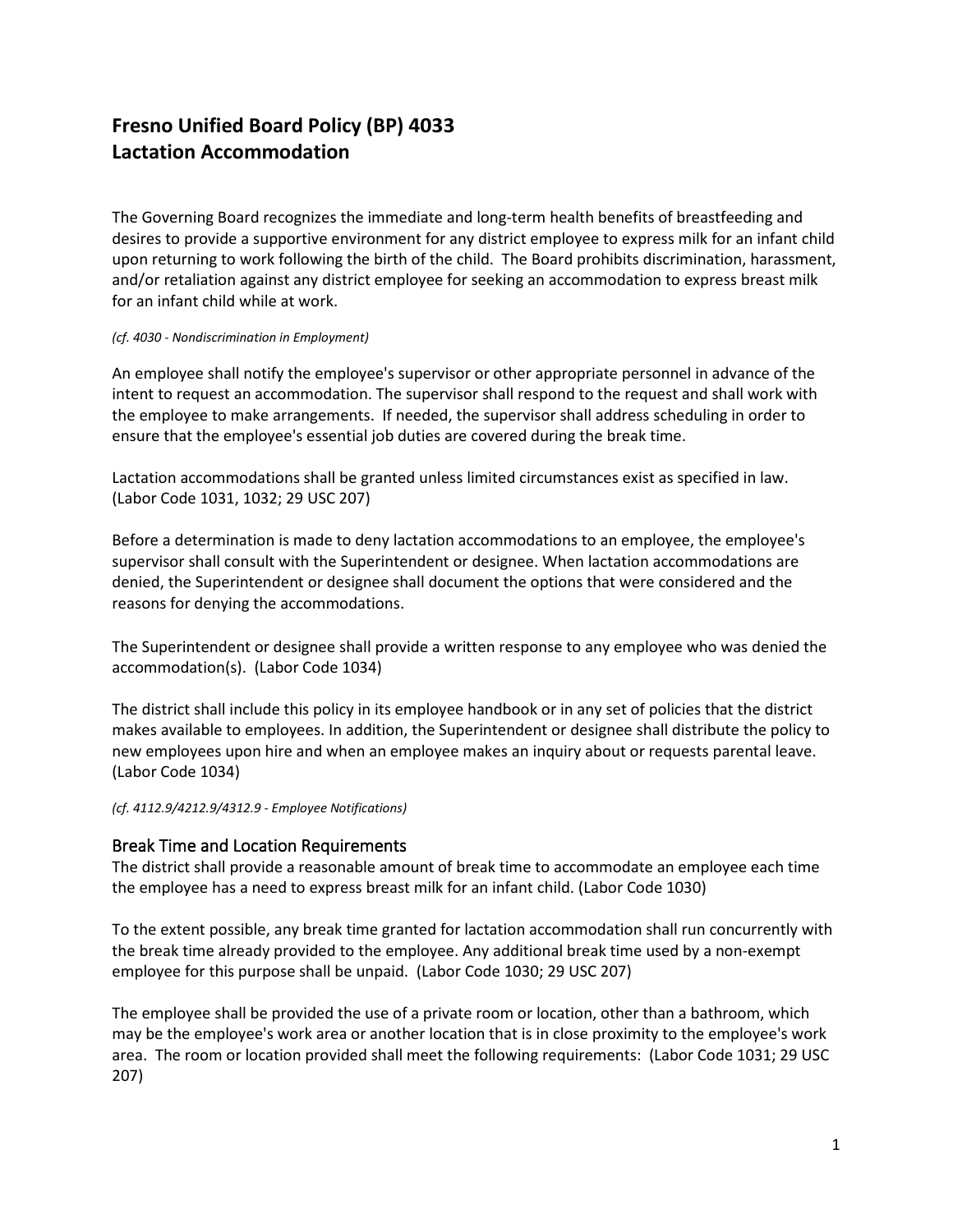1. Is shielded from view and free from intrusion while the employee is expressing milk

- 2. Is safe, clean, and free of hazardous materials, as defined in Labor Code 6382
- 3. Contains a place to sit and a surface to place a breast pump and personal items

4. Has access to electricity or alternative devices, including, but not limited to, extension cords or charging stations, needed to operate an electric or battery-powered breast pump

5. Has access to a sink with running water and a refrigerator or, if a refrigerator cannot be provided, another cooling device suitable for storing milk in close proximity to the employee's workspace

If a multipurpose room is used for lactation, among other uses, the use of the room for lactation shall take precedence over other uses for the time it is in use for lactation purposes. (Labor Code 1031)

## Dispute Resolution

An employee may file a complaint with the Labor Commissioner at the California Department of Industrial Relations for any alleged violation of Labor Code 1030-1034. (Labor Code 1034)

### *(cf. 4144/4244/4344 - Complaints)*

*Fresno Unified School District prohibits discrimination, harassment, intimidation, and bullying based on actual or perceived race, color, ethnicity, national origin, immigration status, ancestry, age, creed, religion, political affiliation, gender, gender identity, gender expression, genetic information, mental or physical disability, sex, sexual orientation, marital status, pregnancy or parental status, medical information, military veteran status, or association with a person or a group with one or more of these actual or perceived characteristics or any other basis protected by law or regulation, in its educational program(s) or employment.*

Legal Reference: EDUCATION CODE 200-262.4 Educational equity; prohibition of discrimination on the basis of sex CIVIL CODE 43.3 Right of mothers to breastfeed in any public or private location GOVERNMENT CODE 12926 Definition of sex; breastfeeding 12940 Unlawful discriminatory employment practices 12945 Unlawful discrimination based on pregnancy, childbirth, or related medical conditions LABOR CODE 1030-1034 Lactation accommodation 6382 Procedure for listing hazardous substances CODE OF REGULATIONS, TITLE 2 11035-11051 Unlawful sex discrimination; pregnancy and related medical conditions UNITED STATES CODE, TITLE 29 207 Fair Labor Standards Act; lactation accommodation Management Resources: CALIFORNIA DEPARTMENT OF INDUSTRIAL RELATIONS PUBLICATIONS Rest Periods/Lactation Accommodation, Frequently Asked Questions CALIFORNIA DEPARTMENT OF PUBLIC HEALTH PUBLICATIONS Lactation Accommodation for Employers CENTERS FOR DISEASE CONTROL AND PREVENTION PUBLICATIONS Lactation Support Program Toolkit FEDERAL REGISTER Reasonable Break Time for Nursing Mothers, December 21, 2010, Vol. 75, No. 244, pages 80073-80079 OFFICE OF THE SURGEON GENERAL PUBLICATIONS The Surgeon General's Call to Action to Support Breastfeeding, 2011 HEALTH RESOURCES AND SERVICES ADMINISTRATION PUBLICATIONS